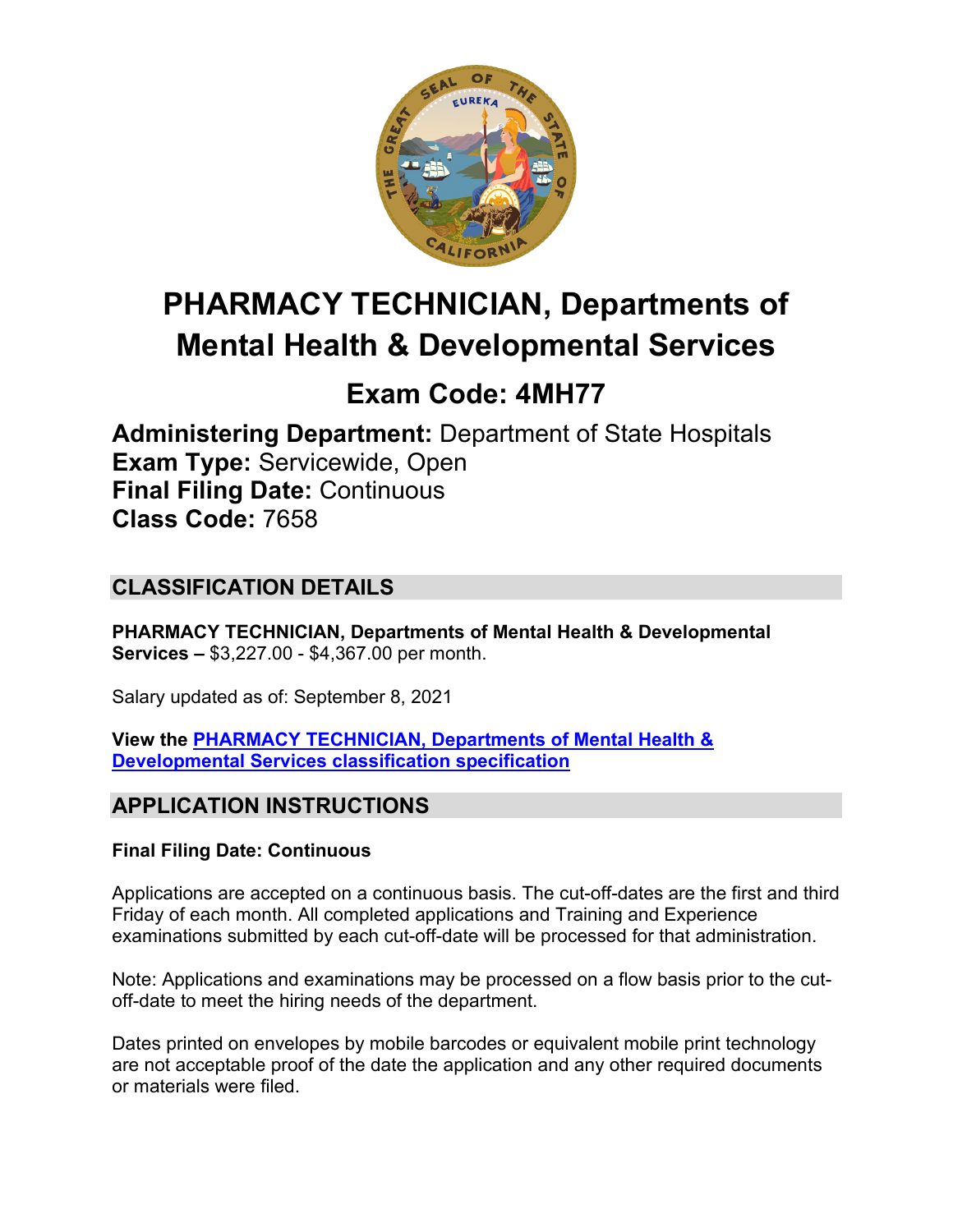#### **Who Should Apply**:

Applicants who meet the Minimum Qualifications as stated on this bulletin may apply for and take this examination. Once you have taken this examination, you may not retake it for **six (6)** months.

Unless otherwise stated on this bulletin, you must meet the Minimum Qualifications by the Final Filing Date or cut-off-date stated above.

#### **How to Apply**:

Applicants are required to submit an [Examination Application \(STD 678\),](https://jobs.ca.gov/pdf/std678.pdf) found at [www.calcareers.ca.gov,](file://sacfs3p/group/Exams/Exams-NEW/Online%20Exams%20-%20Future%20Placeholder%20for%20ALL%20EXAM%20FILES/Pharmacy%20Technician/Administrations/Master%20Documents/Bulletins/2021/www.calcareers.ca.gov) either by mail, in person, or via email to the address listed below.

Once your application has been submitted, you must complete the **Training and Experience (T&E)** following the instructions below under, **Taking the Examination.**

Examination Services staff will screen each application. Applicants meeting the minimum qualifications will be admitted into the examination. **Applicants must submit the STD. 678 as well as the T&E. Failure to do so will result in a delay in the examination process.**

**The preferred method to apply is by emailing your STD 678 to:**

#### **[PharmacyTechnicianDMHDDS@dsh.ca.gov](mailto:PharmacyTechnicianDMHDDS@dsh.ca.gov)**

#### **Electronic signatures are acceptable.**

Indicate the Classification on your Examination Application (STD 678).

You may apply by mail to: Department of State Hospitals – Sacramento Selection Services Unit 1600 9th Street – Room 121 Sacramento, CA 95814

Indicate the Classification on your Examination Application (STD 678).

You may apply by mail or in person to: Department of State Hospitals – Sacramento Attn: Selection Services Unit, MS-14 1215 O Street Sacramento, CA 95814

Bulletin Revised: 10/22/2021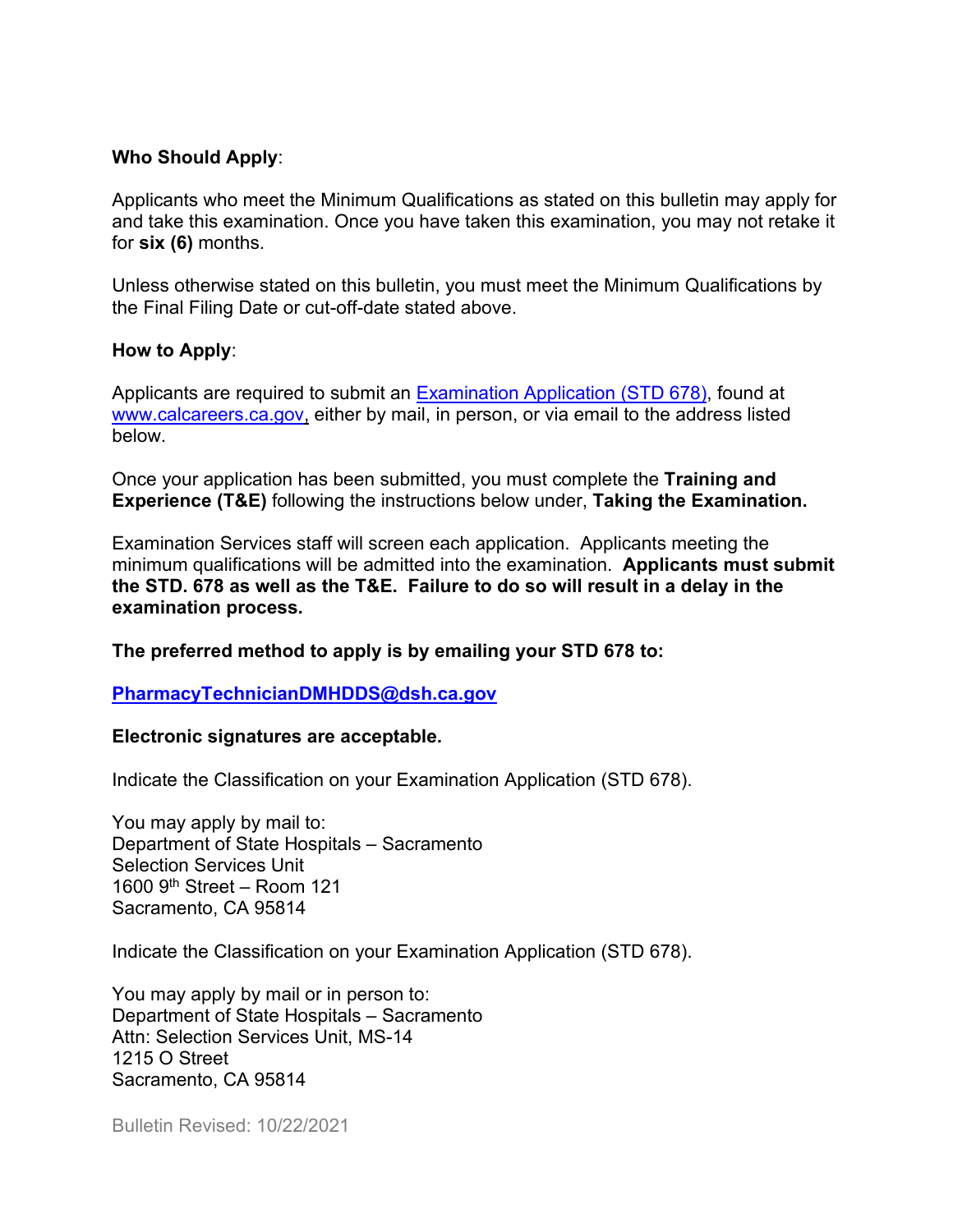Indicate the Classification on your Examination Application (STD 678).

In person hours: Monday through Friday, 8am to 5pm (excluding State holidays)

#### **Special Testing Arrangements:**

If you require assistance or alternative testing arrangements due to a disability, please contact the testing department listed in the Contact Information section of this bulletin.

## **MINIMUM QUALIFICATIONS**

All applicants must meet the education and/or experience requirements as stated on this exam bulletin to be accepted into the examination. Part-time or full-time jobs, regardless of whether paid or volunteer positions, and inside or outside California state service will count toward experience.

Possession of a valid certificate of registration as a Pharmacy Technician issued by the State Board of Pharmacy set forth in Section 4115 and 4202 of the Business and Professions Code.

Registration requirements shall not apply during the first year of employment for a person employed or utilized as a Pharmacy Technician to assist in the filling of prescriptions for a person receiving treatment in a facility operated by the State Departments of State Hospitals or Developmental Services.

#### **AND**

#### **Either 1**

One year of clerical work experience in a pharmacy relieving a pharmacist of clerical or subprofessional duties. Primary duties must have included stocking shelves with pharmaceutical supplies or typing pharmaceutical labels. [Experience in the California state service applied toward this requirement must be in a class at a level of responsibility not less than that of Office Assistant (General), Range B.] (Academic education above the 12th grade may be substituted for the experience on the basis of one year of education of a science or mathematical nature being equivalent to six months' experience. Students who are enrolled in the last semester or its equivalent of course work which upon completion will fulfill these requirements will be admitted to the examination, but they must submit evidence of completion before they can be considered for appointment.)

## **Or 2**

Completion of an academic curriculum and formal on-the-job training program for Pharmacy Technician.

Bulletin Revised: 10/22/2021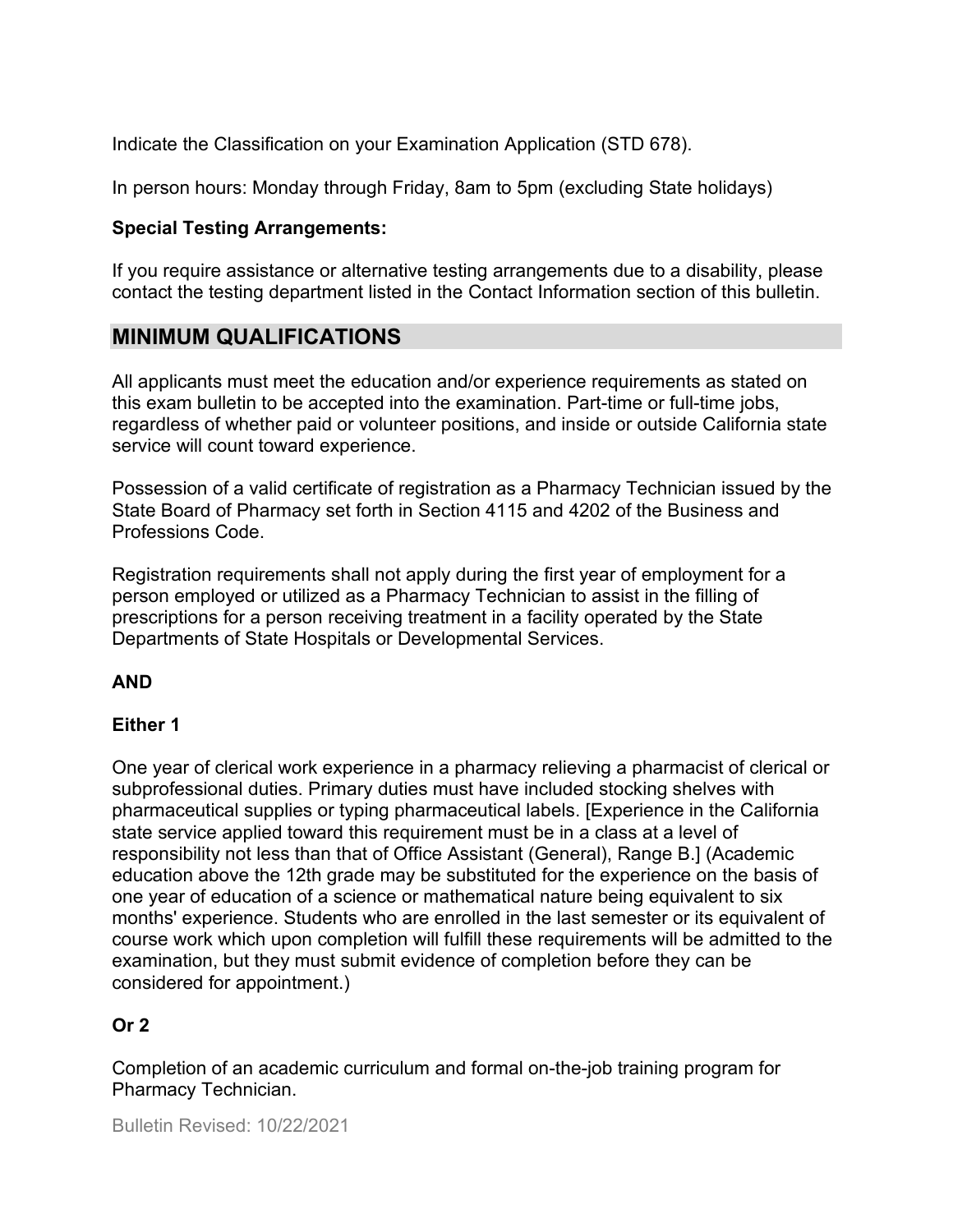# **ADDITIONAL DESIRABLE QUALIFICATION**

Education equivalent to completion of the 12th grade.

# **SPECIAL PERSONAL CHARACTERISTICS**

Willingness to recheck one's own work and work within exacting and meticulous guidelines; personal hygiene that is consistent with a medical setting; and normal color vision adequate to successfully perform the job as measured by the Ishihara Pseudo-Chromatic Plate Test or for persons failing the Ishihara, the Farnsworth D-15 Arrangement Test.

# **DRUG TESTING REQUIREMENT**

Applicant for positions in this class are required to pass a drug-screening test. Testing of current employees who are applicants in an examination or who are transferring is permitted only if the person does not have a current appointment to a class for which drug testing is a requirement.

# **POSITION DESCRIPTION**

Under the direct supervision of a pharmacist in a State developmental or hospital, to perform basic services in a pharmacy and technical pharmaceutically related duties which do not require licensure; and do other related work.

## **EXAMINATION SCOPE**

This examination consists of the following components:

**Training and Experience Evaluation –** Weighted 100% of the final score. The examination will consist solely of a **Training and Experience Evaluation.** To obtain a position on the eligible list, a minimum score of 70% must be received.

In addition to evaluating applicants' relative knowledge, skills, and ability, as demonstrated by quality and breadth of education and/or experience, emphasis in each exam component will be measuring competitively, relative job demands, each applicant's:

#### **Knowledge of:**

- 1. Knowledge of basic clerical, record keeping and pharmaceutical office practices.
- 2. Knowledge of basic pharmaceutical terminology.
- 3. Knowledge of weights and measures.
- 4. Knowledge of sterile techniques.

Bulletin Revised: 10/22/2021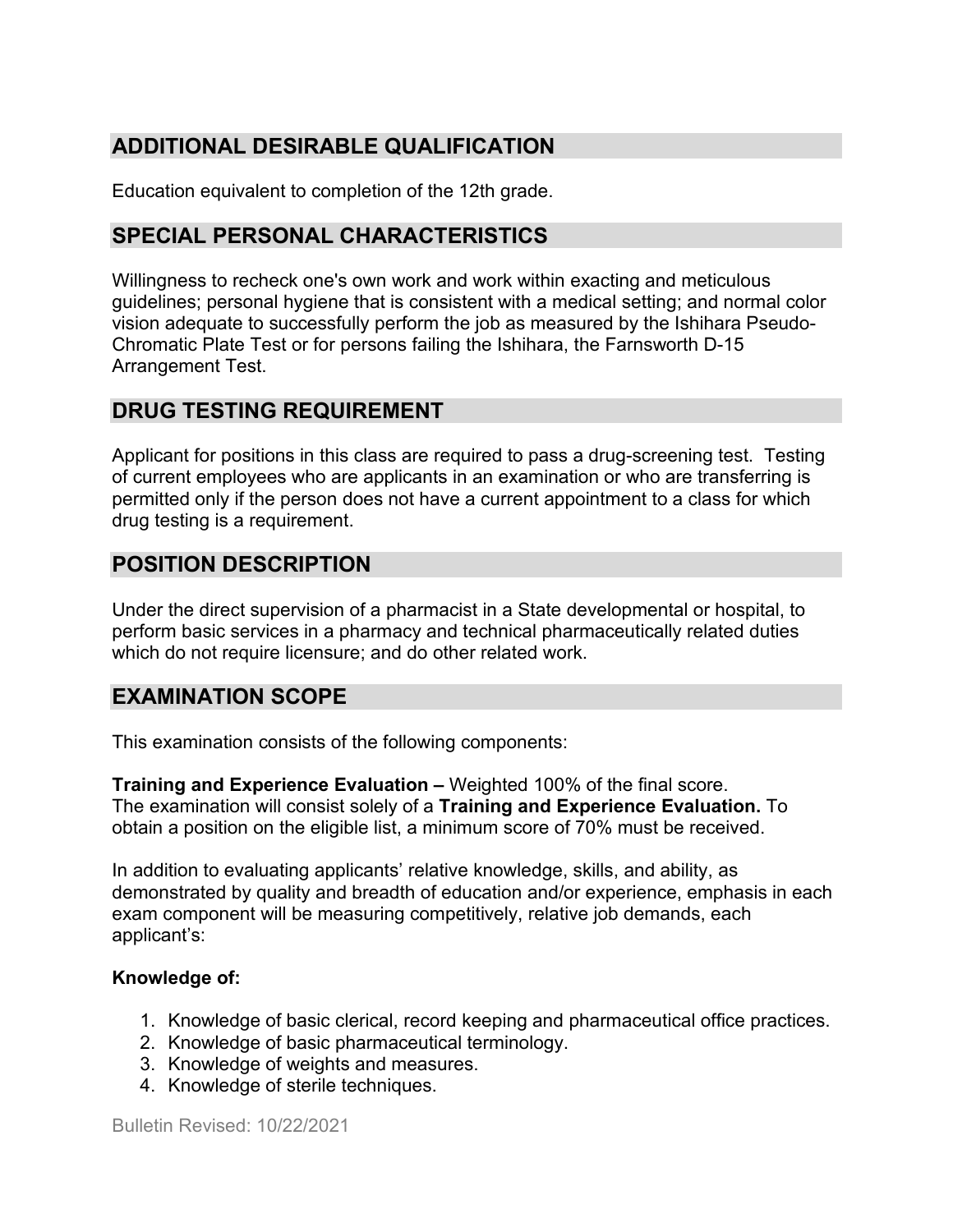#### **Ability to:**

- 1. Ability to follow meticulous written and oral instructions.
- 2. Ability to read and write English.
- 3. Ability to perform mathematical computations with accuracy.
- 4. Ability to learn and distinguish subtle differences in pharmaceutical terminology.
- 5. Ability to type accurately.

## **ELIGIBLE LIST INFORMATION**

A Servicewide, Open eligible list for the **PHARMACY TECHNICIAN, Departments of Mental Health & Developmental Services** classification will be established for use by all state agencies.

The names of **successful** competitors will be merged onto the eligible list in order of final score regardless of exam date. Eligibility expires **12 months** after it is established. Applicants must then retake the examination to reestablish eligibility.

Veterans' Preference will be granted for this examination. In accordance with Government Codes 18973.1 and 18973.5, whenever any veteran, or widow or widower of a veteran achieves a passing score on an open examination, he or she shall be ranked in the top rank of the resulting eligible list.

Veterans status is verified by the California Department of Human Resources (CalHR). Information on this program and the Veterans' Preference Application (Std. form 1093) is available online [at the following website:](https://www.jobs.ca.gov/CalHRPublic/Landing/Jobs/VeteransInformation.aspx)

<https://www.jobs.ca.gov/CalHRPublic/Landing/Jobs/VeteransInformation.aspx>

Additional information on veteran benefits is available at the Department of Veterans Affairs.

Career credits are not granted for examinations administered on an Open or Promotional basis.

## **PREPARING FOR THE EXAMINATION**

Here is a list of suggested resources to have available prior to taking the exam.

1. **Employment History:** Employment dates, job titles, organization names and addresses, names of supervisors or persons who can verify your job responsibilities, and phone numbers of persons listed above.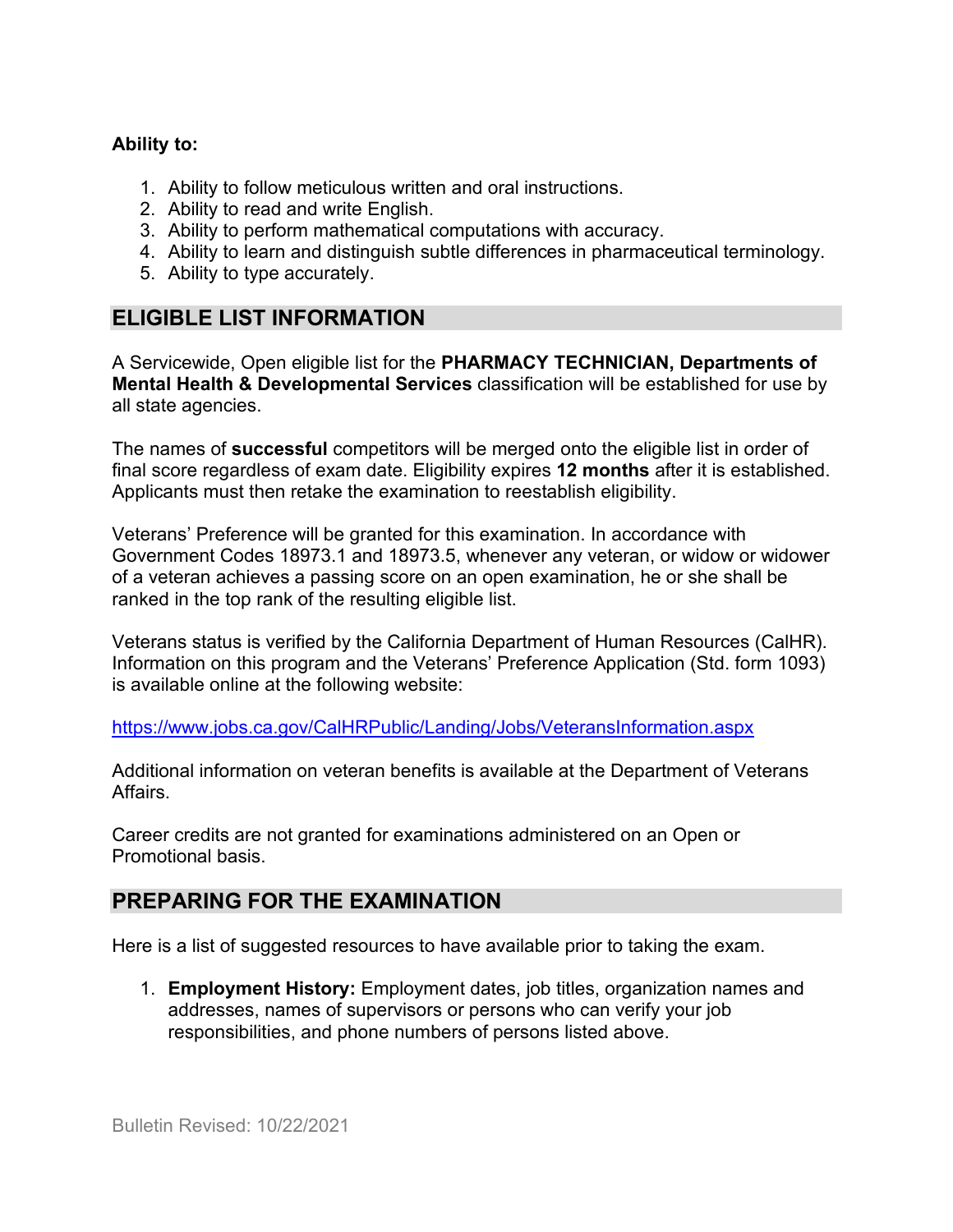- 2. **Education:** School names and addresses, degrees earned, dates attended, courses taken (verifiable on a transcript), persons or office who can verify education, and phone numbers of persons or offices listed above.
- 3. **Training:** Class titles, certifications received, names of persons who can verify your training, and phone numbers of persons listed above.

# **TAKING THE EXAMINATION**

**To be considered as a candidate, step 1 and 2 must be completed.**

• **If step 1 and 2 are not completed; the application will not be reviewed and/or the examination will not be scored.**

• **After you complete steps 1 and 2, the application will be reviewed to determine that the Minimum Qualifications are met, then the examination will be processed and you will receive your results by mail within 4 - 6 weeks of the cut-off date stated above.**

**NOTE: Sending an application for a job or position is NOT the same process as sending an application for this examination.**

**Step 1. Submit your application following the instructions above.**

**Step 2. [Click on this link to take the PHARMACY TECHNICIAN, Departments of](https://www.surveymonkey.com/r/XLJ7M9S)  [Mental Health & Developmental Services examination.](https://www.surveymonkey.com/r/XLJ7M9S)**

# **TESTING DEPARTMENTS**

Department of State Hospitals, Department of Developmental Services

## **CONTACT INFORMATION**

Questions relating to this exam should be directed to:

Department of State Hospitals Selection Services Unit Monday through Friday, 8am to 5pm (excluding State Holidays) Phone: 916-651-8832 Email: **[PharmacyTechnicianDMHDDS@dsh.ca.gov](mailto:PharmacyTechnicianDMHDDS@dsh.ca.gov)**

California Relay Service: 1-800-735-2929 (TTY), 1-800-735-2922 (Voice). TTY is a Telecommunications Device for the Deaf, and is reachable only from phones equipped with a TTY Device.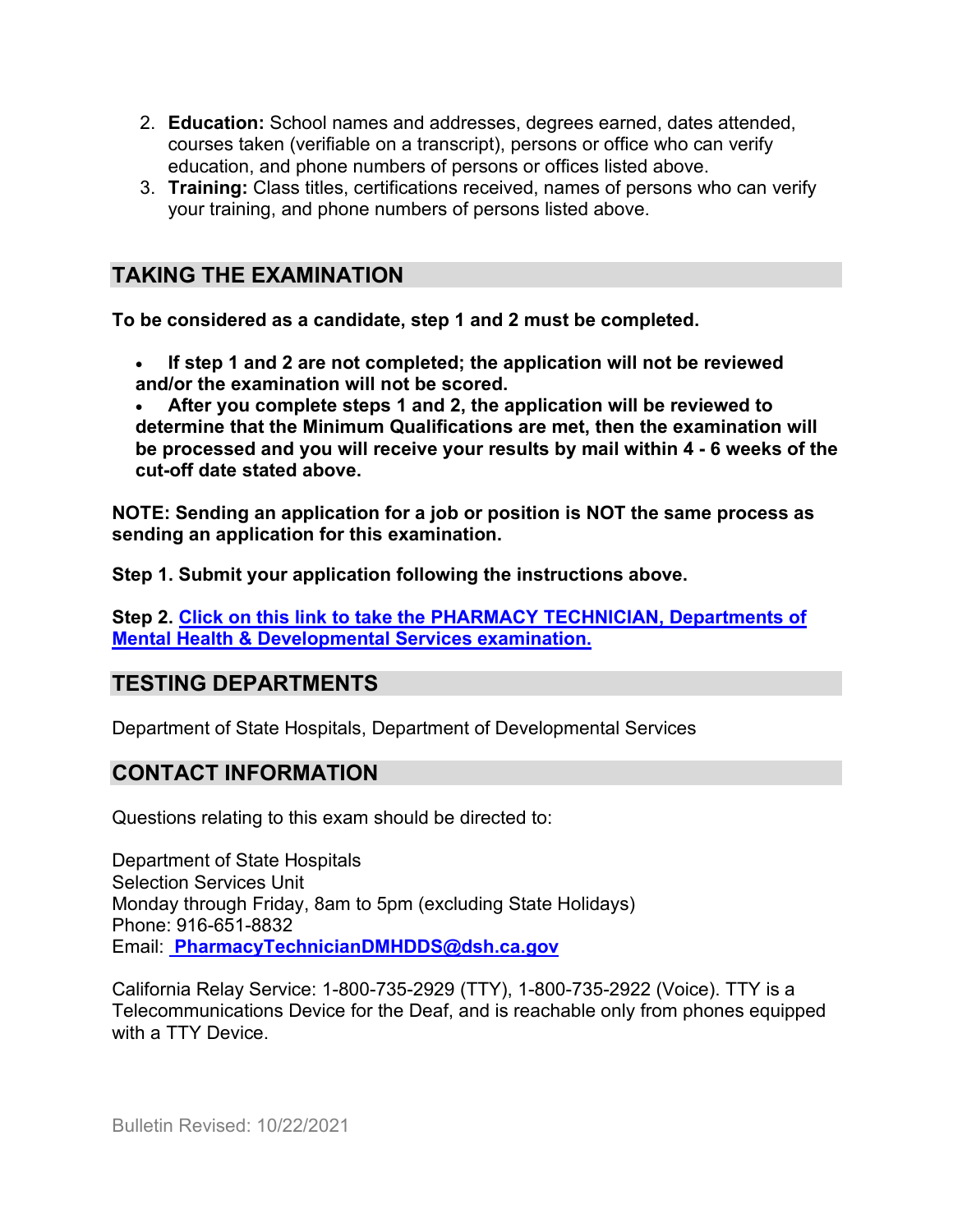# **EQUAL OPPORTUNITY EMPLOYER**

The State of California is an equal opportunity employer to all, regardless of age, ancestry, color, disability (mental and physical), exercising the right of family care and medical leave, gender, gender expression, gender identity, genetic information, marital status, medical condition, military or veteran status, national origin, political affiliation, race, religious creed, sex (includes pregnancy, childbirth, breastfeeding, and related medical conditions), and sexual orientation.

# **DRUG-FREE STATEMENT**

It is an objective of the State of California to achieve a drug-free State work place. Any applicant for State employment will be expected to behave in accordance with this objective, because the use of illegal drugs is inconsistent with the law of the State, the rules governing civil service, and the special trust placed in public servants.

# **GENERAL INFORMATION**

Examination and/or Employment Application (STD 678) forms are available at the California Department of Human Resources, local offices of the Employment Development Department, and through your CalCareer Account at the following website:

### **[http://www.CalCareers.ca.gov/](http://www.calcareers.ca.gov/)**

If you meet the requirements stated on this examination bulletin, you may take this examination, which is competitive. Possession of the entrance requirements does not assure a place on the eligible list. Your performance in the examination described in this bulletin will be rated against a predetermined job-related rating, and all applicants who pass will be ranked according to their score.

The Department of State Hospitals reserves the right to revise the examination plan to better meet the needs of the service, if the circumstances under which this examination was planned change. This examination may be canceled by the Department of State Hospitals at any time prior to the establishment of the employment list. Such revision or cancelation will be in accordance with civil service laws and rules and all applicants will be notified.

General Qualifications: Applicants must possess essential personal qualifications including integrity, initiative, dependability, good judgement, the ability to work cooperatively with others, and a state of health consistent with the ability to perform the assigned duties of the class. A medical examination may be required. In open examinations, investigation may be made of employment records and personal history and fingerprinting may be required.